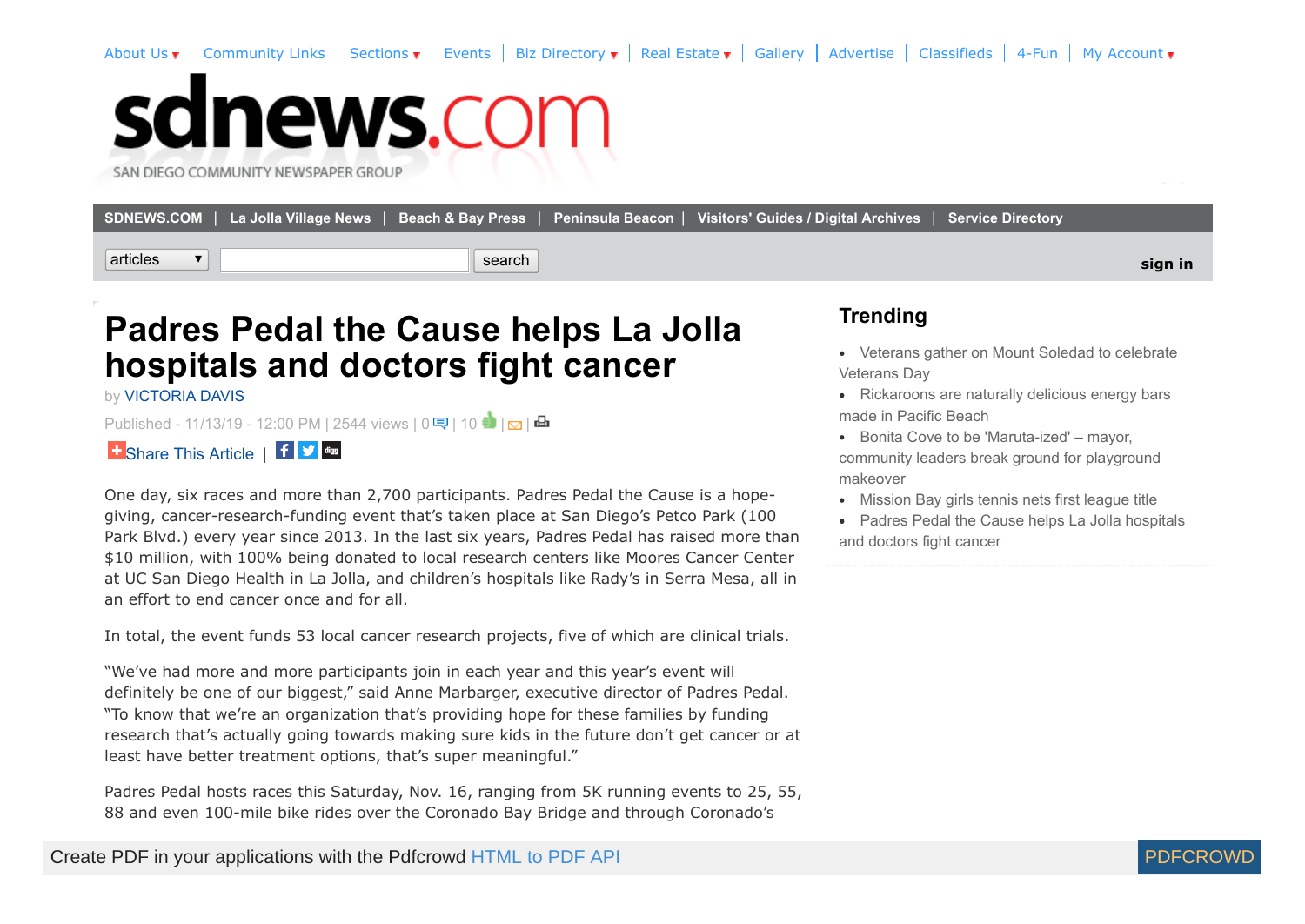

*Padres Pedal the Cause will host races this Saturday, Nov. 16. COURTESY PHOTO*

**Custom Window Treatments** Designed To Fit Your Space BUY 1 GET 1<br>50% Off\*

**SEE 3DAYBLINDS** Book Now >



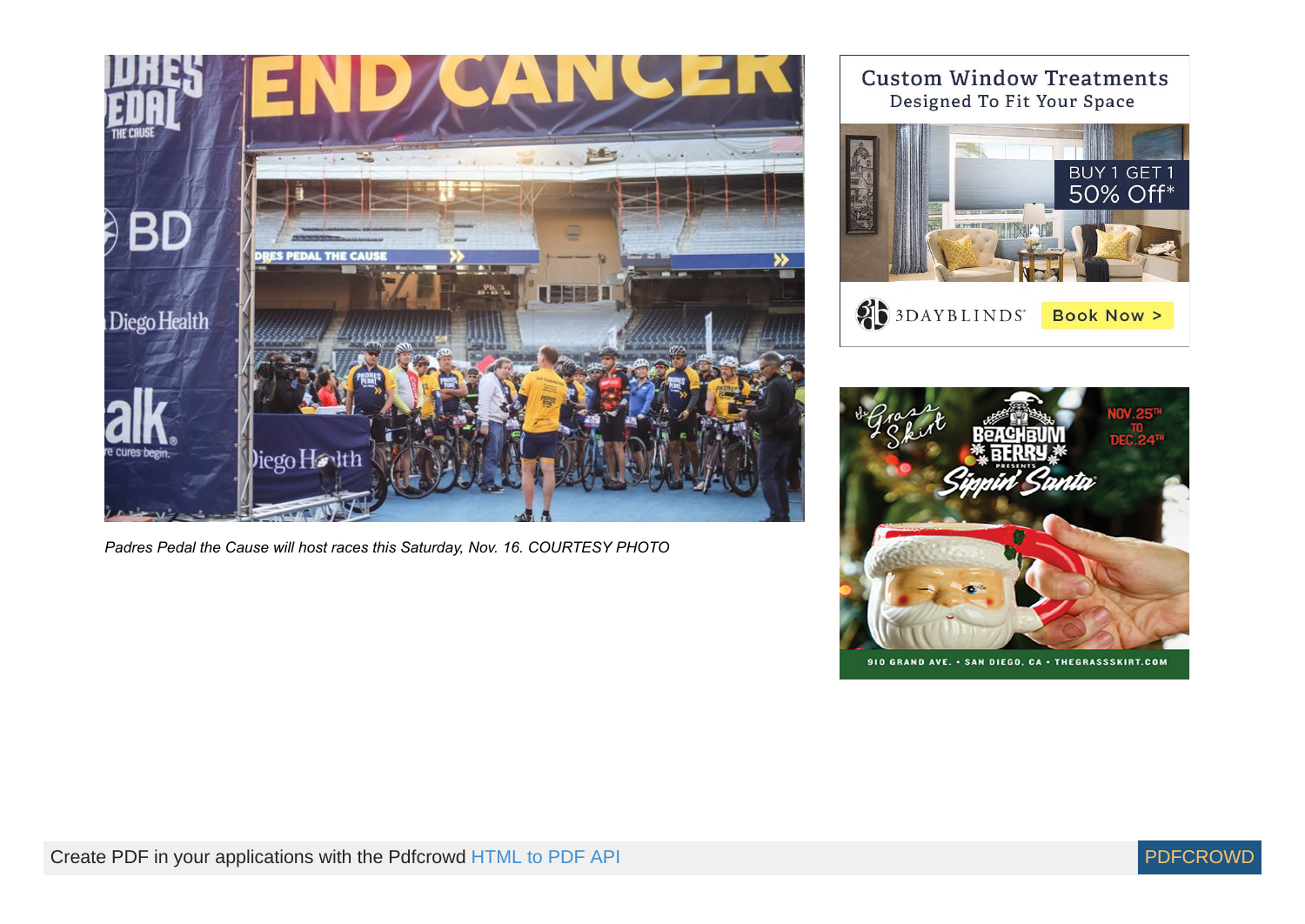

Silver Strand State Beach. And local doctors, in addition to cancer in-patient families, are also breaking out their bikes to join the cause.

"I have seen cancer take the lives of many individuals over my professional career, including my dad and one of my best friends," said Paul Dougherty, a La Jolla-based dentist at his own clinic, Dougherty Dental. "So, it was a no-brainer to get involved."

Dougherty has been an avid bike rider for the last 20 years, beginning with his first mission-focused raced with the Leukemia and Lymphoma Society's Team in Training national cycling event in 1999. Dougherty says he got "hooked" on the mission and began focusing his attention on local efforts to fight fatal diseases. When Bill Koman, a cyclist and two-time lymphoma survivor, brought his Pedal the Cause event from St. Louis to San Diego in 2013, Dougherty jumped at the chance to join.

"It has always been a positive experience for me to ride side by side with a team of people all working towards a common goal to fight this disease," said Dougherty, who rides with Team Beaumont in Padres Pedal's 100-mile race, The Century. "The money raised at Padres Pedal is really making a difference in the trenches battling cancer, and I'm seeing positive outcomes more today than ever before."

One of those positive outcomes is Padres Pedal's focus on empowering kids who want to get outside the hospital and be active, either by participating in the kids bike race "Super Hero Kids Challenge," or by one of these "SuperKids" being sponsored by a Padres Pedal

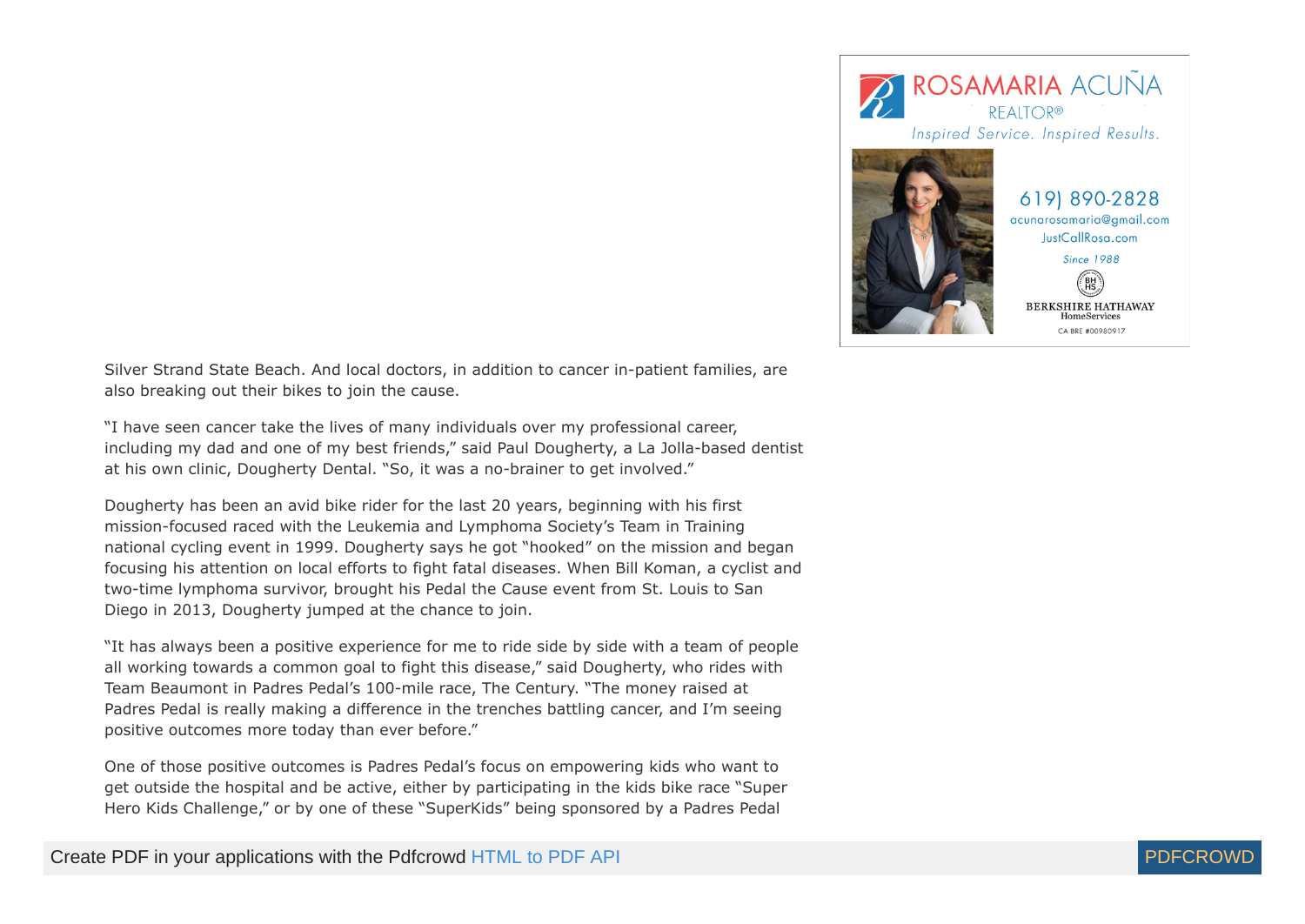team. One of the children in the SuperKids program is 4-year-old Savannah Schwartz, a Rady's brain cancer patient and daughter of Jonathan Schwartz, cycling team captain of the WD-40 bike team in Padres Pedal.

"Padres Pedal has been a big support system for us by changing our perspective about life and about people," said Schwartz, whose daughter was diagnosed at the age of 2. "You never fully understand what resilience is until you see a child go through something like this. The pain they endure through treatment is astronomical, but my daughter has always done it with a smile and that smile has given us a lot of strength."

"My team last year supported a 5-year-old boy named Ryker who was being treated at Rady's," added Dougherty, who just last spring diagnosed one of his patients with oral cancer. "Seeing him fight the battles of trying to beat his disease was very impactful for each of us as a team and significant in why we need funds to find a cure."

To register for Padres Pedal the Cause events, visit mygopedal.org. Check-in begins at 4:30 a.m. and events last from 6 a.m. until 5 p.m. when the park closes. Lunch and bar services are provided and there's a finish-line festival with live music at the end of the races.

## $\blacksquare$  Post a Comments (0) Post a Comments (0)